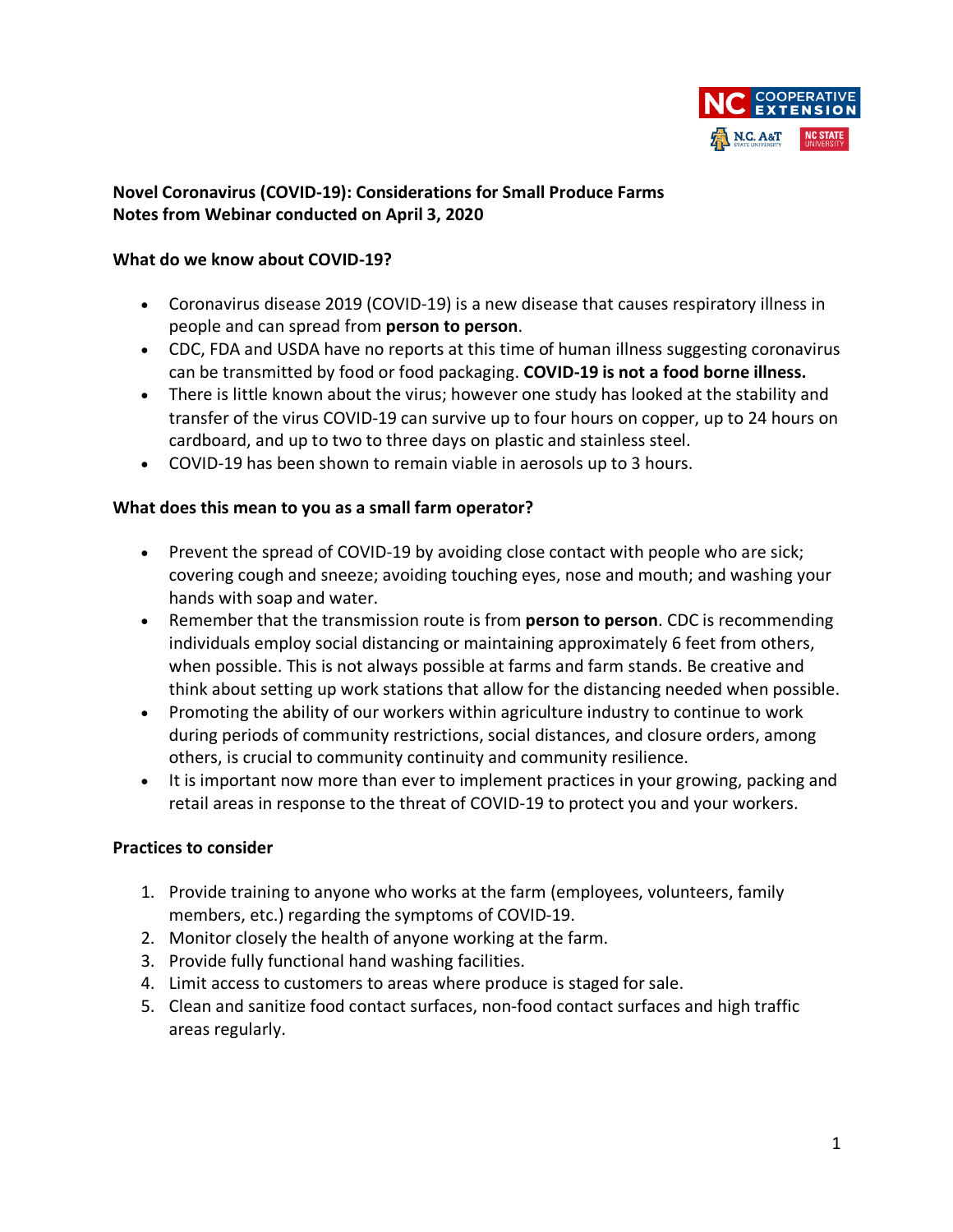# **Implementing recommended practices**

# **1. Training resources for employees**

- **a.** "Share the Facts about COVID-19" offered by the CDC in English and Spanish. Link to print resources: https://www.cdc.gov/coronavirus/2019 ncov/communication/factsheets.html
- **b.** Produce Marketing Association- PMA's Preventing the Spread of COVID-19 Among Field Workers (English and Spanish)
	- i. Fieldworkers COVID flyer (English)
	- ii. Spanish Fieldworker COVID flyer (Spanish)

# **2. Monitor closely health of employees. In the event an employee gets sick:**

- **a.** CDC: Interim Guidance for Businesses and Employers to Plan and Respond to Coronavirus Disease 2019 (COVID-19)
- **b.** OSHA: https://www.osha.gov/SLTC/covid-19/standards.html
- **c.** United Fresh/Industry: Protocols When Employee or Customers Test Positive for COVID- 19.

# **3. Provide fully functional hand washing facilities AND pay attention to handwashing.**

- **a.** A fully functional hand washing station should have potable water (it does not need to have hot water), soap, single use paper towels and a trash can with a liner.
- **b.** Times when everyone at the farm needs to wash their hands
	- i. Before starting work
	- ii. Before putting on gloves
	- iii. After using the toilet
	- iv. Upon return to the work station after breaks or other absence
	- v. As soon as practical after touching animals or animal waste
	- vi. At any other time workers hands may have become contaminated
	- vii. After blowing one's nose, coughing, or sneezing
	- viii. Before and after providing care for another person who needs assistance.
- **c.** Handwashing Is critical for COVID-19, make sure your employees follow the steps carefully. **Remember the bubbles in the soap is what controls the virus**.
- **d.** Steps: Wet hands, add soap to hands, rub hands (front, back, between fingers and under nails), rinse hands, dry hands with a single use paper towel, and throw away paper towel. Optional: apply hand sanitizer on dry hands for an extra level of disinfection for COVID-19.
- **e.** Comments regarding hand sanitizer with at least 60% alcohol: it is usually not recommended in produce operations because it does not help control other pathogens we commonly fight (like Salmonella and noroviruses), but if hands are clean the use of hand sanitizer is effective against this virus.
- **f.** Handwashing Units: An Overview of Units for Small to Large-Scale Agricultural Operations https://ncfreshproducesafety.ces.ncsu.edu/wpcontent/uploads/2014/03/Hand-washing-unit-handout.pdf?fwd=no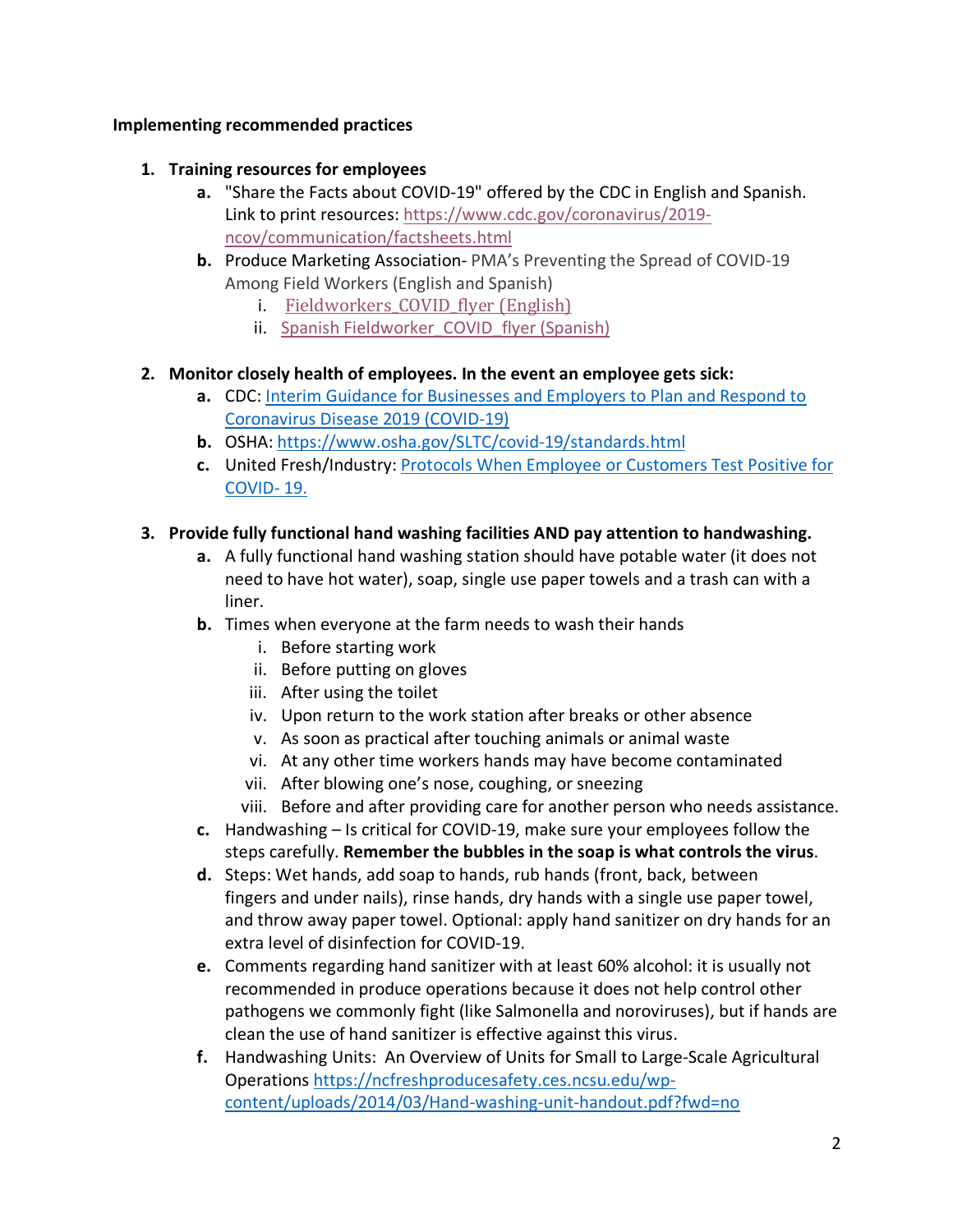## **4. Limit access to customers to areas where produce is staged for sale.**

- **a.** Consider taking orders over the phone, online, getting orders ready ahead of time and taking them to the car.
- **b.** Post signage for visitors with your expectations.
- **c.** Clean high traffic or high touch areas more frequently.
- **d.** Consider the use of gloves (with proper disposal) or hand sanitizer when handling money, credit cards or having contact with customers.
- **e.** Don't forget to purposely practice social distancing.
- **5. Clean and sanitize food contact surfaces, non-food contact surfaces and disinfect high traffic areas regularly.**
	- **a.** First, identify surfaces in your farm that come in contact with fruits and vegetables from the time of harvest on (food contact surfaces), non-food contact surfaces and high touch surfaces.
	- **b.** Understand the differences between cleaning, sanitation and disinfection. NC STATE UNIVERSITY

| Clean                                                                                                                       | <b>Sanitize</b>                                                                                                                                        | <b>Disinfect</b>                                                                                                                    |
|-----------------------------------------------------------------------------------------------------------------------------|--------------------------------------------------------------------------------------------------------------------------------------------------------|-------------------------------------------------------------------------------------------------------------------------------------|
| Physical removal of soil<br>and food residue from<br>surfaces which can<br>include the use of clean<br>water and detergent. | Treatment of a cleaned<br>surface to reduce the<br>number of<br>microorganisms of<br>public health<br>significance to a safe<br>level within 1 minute. | Treatment of a cleaned<br>surface to destroy or<br>inactivate all infectious<br>organisms on hard<br>surfaces within 10<br>minutes. |
| All surfaces                                                                                                                | <b>Food contact surfaces</b><br>$(99.999%$ reduction)<br><b>Non-food contact</b><br>surfaces<br>(99.9% reduction)                                      | Non-food contact<br>surfaces, high touch<br>surfaces, incident<br>with infected person                                              |

#### **Clean, Sanitize, Disinfect: What are the differences?**

- **c. Clean all surfaces before sanitizing or disinfecting, if not the process will not work.**
- **d. Follow 4 basic steps to clean and sanitize. This process will apply to food contact surfaces and some non-contact food surfaces.**
	- i. Clean. Cleaning means removing any obvious dirt and debris from a surface. This can be done using a brush to sweep, air to blow off, or water to rinse off debris.
	- ii. Use a detergent and physically scrub the surface to remove debris.
	- iii. Rinse the surface with clean water, remove all the detergent.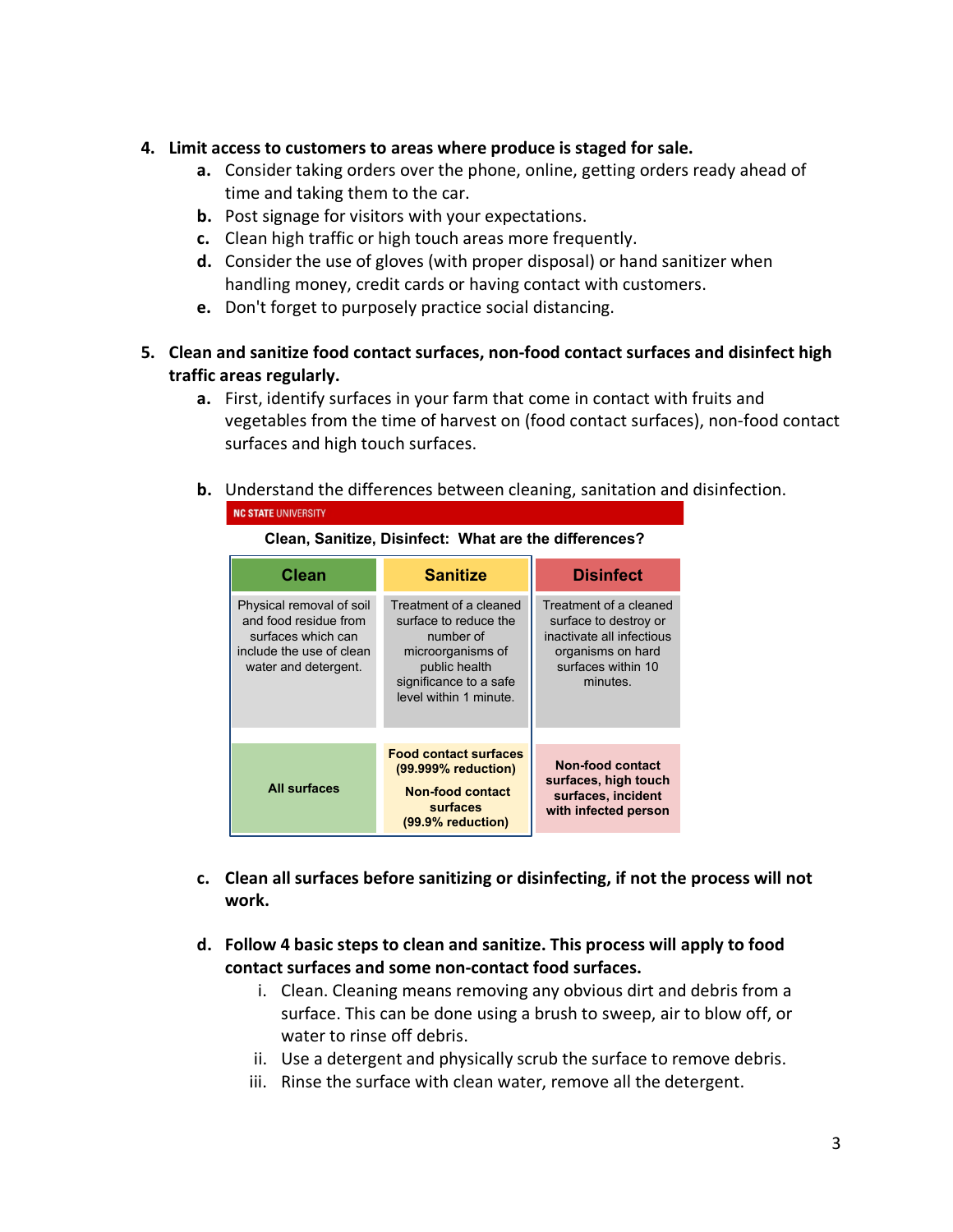- iv. Apply and use sanitizers according to label instructions. There may be a 5<sup>th</sup> step if the sanitizer requires a final rinse, so be sure to read and follow the label.
- **e.** FDA has clearly stated that cleaning and sanitation for food contact surfaces is adequate and effective if done correctly in light of COVID-19. Do not disinfect a food contact surface as part of your routine cleaning and sanitation program. See comments on page 8 for an exception to this guideline.
- **f.** Examples of detergents used for cleaning include: Greenclean, CS 223 and Simple Green.
- **g.** Examples of sanitizers: Germicidal bleach, Sanidate (OMRI approved) and Quaternary ammonium. A full list of sanitizers from the Produce Safety Alliance: https://producesafetyalliance.cornell.edu/resources/general-resource-listing/

| <b>Sanitizers</b>                                                                                     | <b>Disinfectants</b>                                                                                                                             |
|-------------------------------------------------------------------------------------------------------|--------------------------------------------------------------------------------------------------------------------------------------------------|
| EPA-registered                                                                                        | EPA-registered                                                                                                                                   |
| Food contact surfaces (and non food contact<br>surfaces                                               | Non-food contact surfaces                                                                                                                        |
| Reduce bacterial load 99.999% on food<br>contact surfaces; 99.9% on non-food contact<br>surfaces      | Destroy/inactivate 100% of certain infectious<br>microorganisms (such as bacteria and viruses)<br>and fungi; exception includes bacterial spores |
| Lower concentration and shorter contact time<br>(within 1 minute)                                     | Higher concentration and longer contact time<br>(within 10 minutes)                                                                              |
| Cannot have artificial scents or perfumes for<br>use on food contact surfaces                         | May include artificial scents and perfumes                                                                                                       |
| Tested against bacterial pathogens only<br>(E.coli, Salmonella Typhimurium,<br>Staphylococcus aureus) | May be effective against bacteria, viruses, and<br>fungi; must be tested against every organism<br>the label claims to kill                      |
| Used throughout the food industry                                                                     | Typically used in hospitals, nursing homes,<br>hotels                                                                                            |

#### **h. Comparison between sanitizers and disinfectants**

#### **i. Disinfectants**

- i. **Disinfect high touch surfaces:** doorknobs, touch screens, control panels, time clocks, tabletops, breakroom/cafeteria facilities, handrails, handwashing stations, and restroom facilities.
- ii. Surfaces must be cleaned before disinfecting, read the label!
- iii. Not intended for food contact surfaces
- iv. Harsh chemical may not be compatible with processing/packing equipment
- v. In the rare event of disinfecting a food contact surface, the user must rinse with water and then apply sanitizer. Do not DISINFECT food contact surfaces unless you have a major incident (such as an infected employee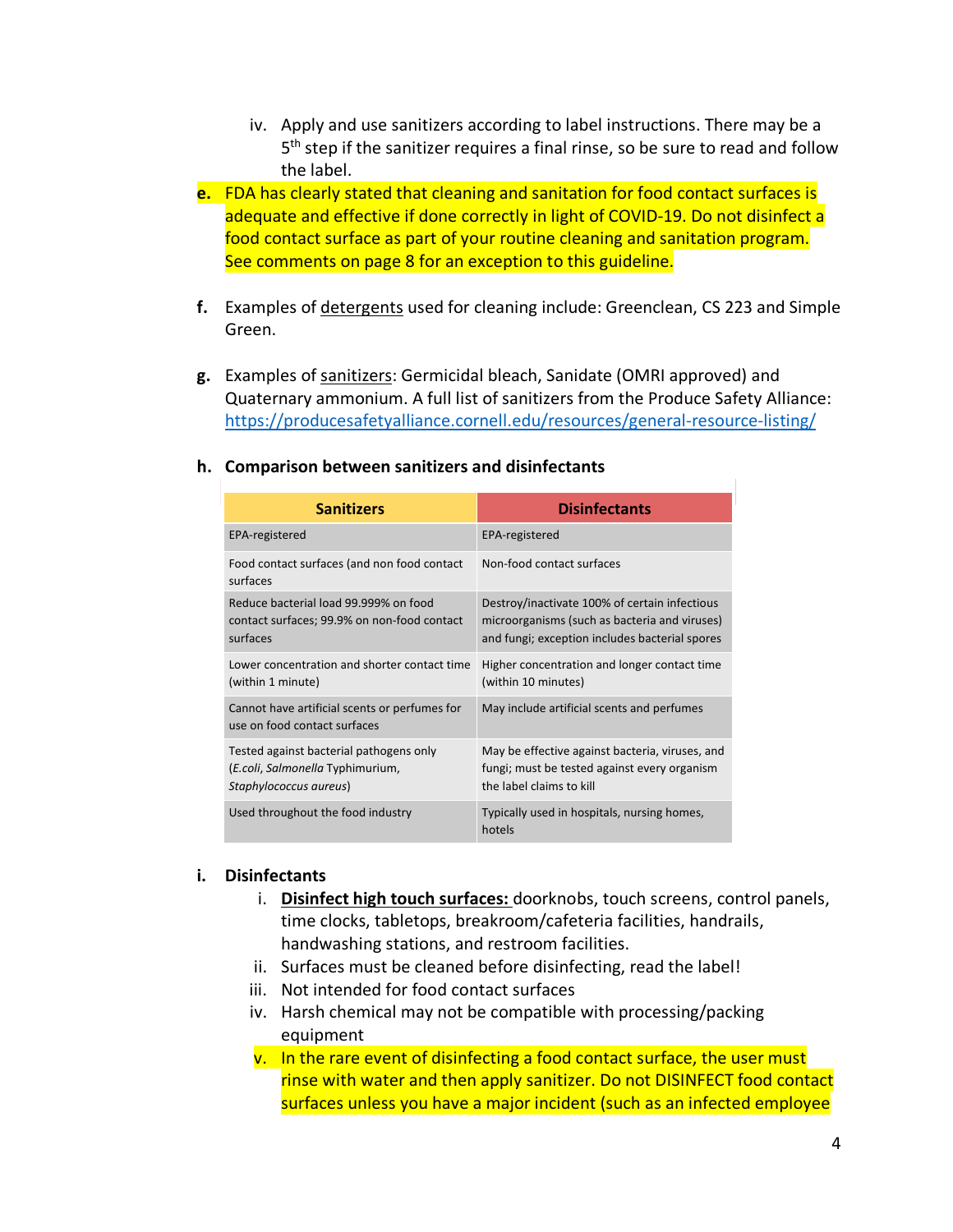or visitor and have evidence they came in contact with the surface). Regular cleaning and sanitation for food contact surfaces is adequate if you do it correctly.

vi. Disinfectants in the EPA recommended list **N:** https://www.epa.gov/pesticide-registration/list-n-disinfectants-useagainst-sars-cov-2

# **j. Disinfecting high-touch areas**

- i. CDC recommendation: Bleach may be used to disinfect surfaces after they have been cleaned. Household bleach will be effective against coronaviruses when properly diluted.
- ii. **Prepare a bleach solution by mixing: 5 tablespoons (1/3rd cup) bleach per gallon of water or 4 teaspoons bleach per quart of water**
- iii. Can use disinfecting wipes: Pay close attention to the directions for using disinfecting wipes. It may be necessary to use more than one wipe to keep the surface wet for the stated length of contact time.
- iv. Use proper Personal Protective Equipment: Gloves, apron, eye protection
- v. Pay close attention to hazard warnings and directions on product labels, using gloves or eye protection.
- vi. Do not mix cleaners and disinfectants unless the labels indicate it is safe to do so.
- vii. Combining certain products (such as chlorine bleach and ammonia cleaners) can result in serious injury or death.

### **k. How often should surfaces at the farm be cleaned, sanitized or disinfected?**

| <b>NC STATE UNIVERSITY</b>                                                       |                                                                                                         |                                                                                         |  |
|----------------------------------------------------------------------------------|---------------------------------------------------------------------------------------------------------|-----------------------------------------------------------------------------------------|--|
| <b>Suggested Frequencies of Cleaning,</b><br><b>Sanitizing, and Disinfecting</b> |                                                                                                         |                                                                                         |  |
| Clean                                                                            | <b>Sanitize</b>                                                                                         | <b>Disinfect</b>                                                                        |  |
| All surfaces                                                                     | Food contact surfaces<br>and<br>non-food contact<br>surfaces                                            | Non-food contact<br>surfaces - high touch<br>surfaces; incident with<br>infected person |  |
| <b>Frequency</b>                                                                 |                                                                                                         |                                                                                         |  |
| Every day and before<br>sanitizing or disinfecting<br>surfaces                   | Food contact surfaces:<br>once per day<br>Non-food contact<br>surfaces: daily, weekly,<br>monthly, etc. | At least twice per day<br>for high touch surfaces                                       |  |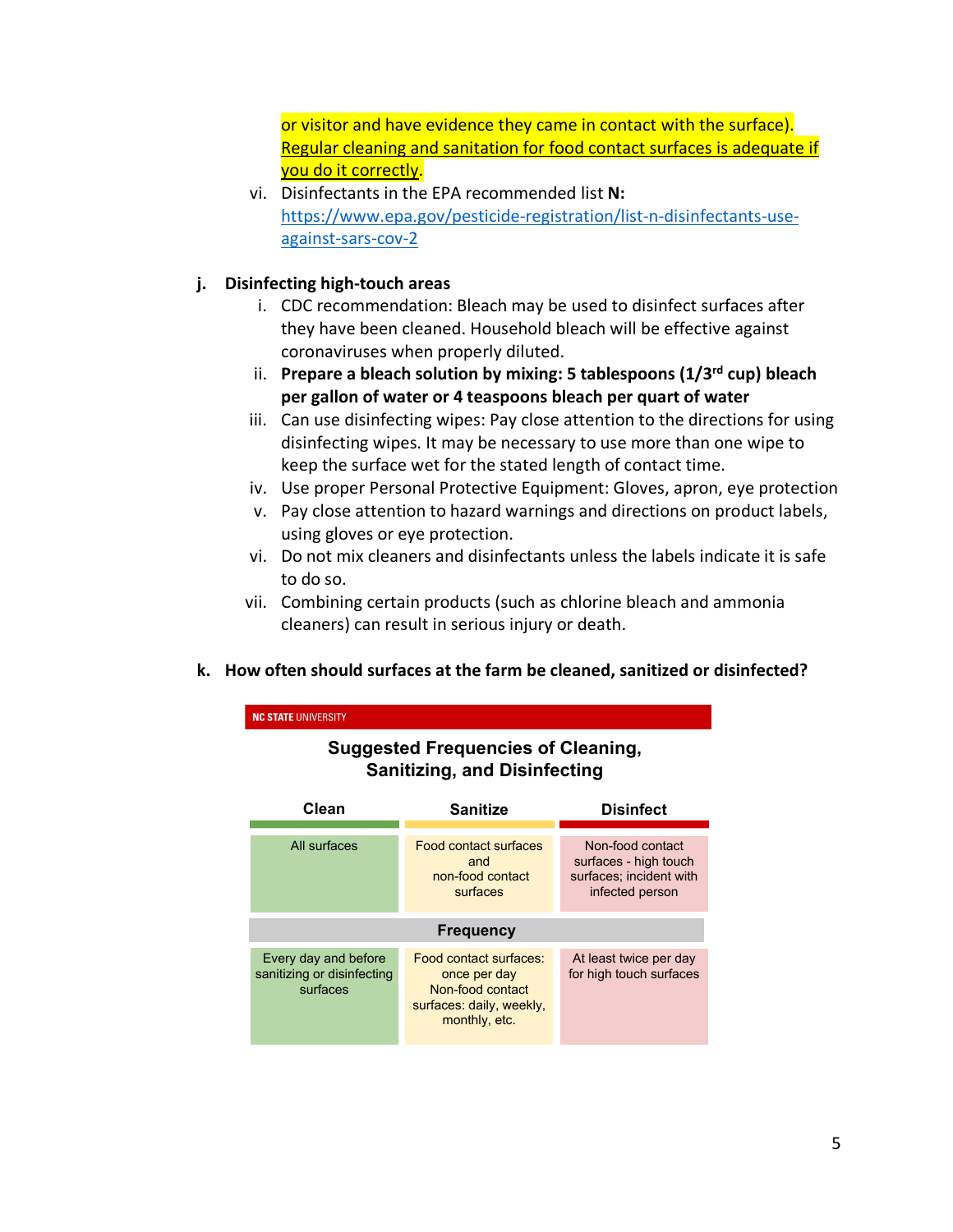# **l. When, who and how will cleaning, sanitizing or disinfecting be conducted?**

**i.** Create a sanitation schedule for your farm if you don't have one. See sample schedule and blank log to start a sanitation schedule. The sanitation schedule will help delegate responsibilities to specific employees and also will facilitate training for the person responsible for cleaning, sanitizing or disinfecting a surface adequately.

# **Sample Sanitation Schedule**

| <b>Equipment/Area</b>               | <b>Cleaning</b><br><b>Frequency</b> | <b>Person Responsible</b> |
|-------------------------------------|-------------------------------------|---------------------------|
| iPad in payment area                | Every 2 hrs                         | <b>Bobby Smith</b>        |
| Table in packaging area             | Daily                               | Mary Smith                |
| Conveyor belt (drying to packaging) | Daily                               | Mary Smith                |
| Rollers                             | Daily                               | John Alberts              |
| Wash tank                           | Daily                               | John Alberts              |
| Packaging area walls                | Weekly                              | Suzie Campbell            |
| Pallet jack                         | Monthly                             | Suzie Campbell            |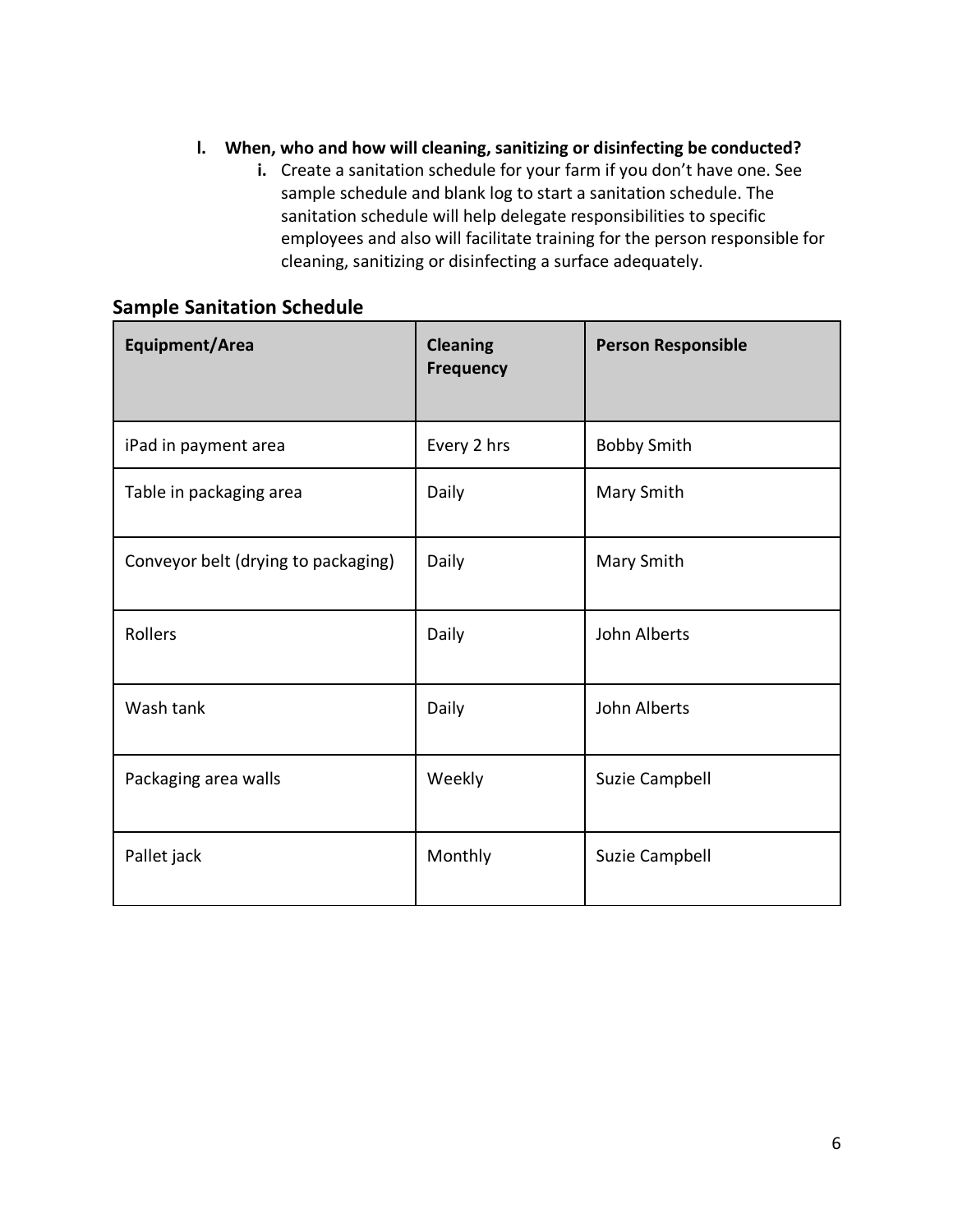# **Sanitation Schedule**

| Farm Name:                 | Version:    | Issue Date:  |
|----------------------------|-------------|--------------|
| Address:                   |             |              |
| <b>Sanitation Schedule</b> | Written by: | Approved by: |

| Equipment/Area | <b>Cleaning Frequency</b> | <b>Person Responsible</b> |
|----------------|---------------------------|---------------------------|
|                |                           |                           |
|                |                           |                           |
|                |                           |                           |
|                |                           |                           |
|                |                           |                           |
|                |                           |                           |
|                |                           |                           |
|                |                           |                           |
|                |                           |                           |
|                |                           |                           |
|                |                           |                           |
|                |                           |                           |
|                |                           |                           |
|                |                           |                           |
|                |                           |                           |
|                |                           |                           |
|                |                           |                           |
|                |                           |                           |
|                |                           |                           |
|                |                           |                           |
|                |                           |                           |
|                |                           |                           |
|                |                           |                           |
|                |                           |                           |